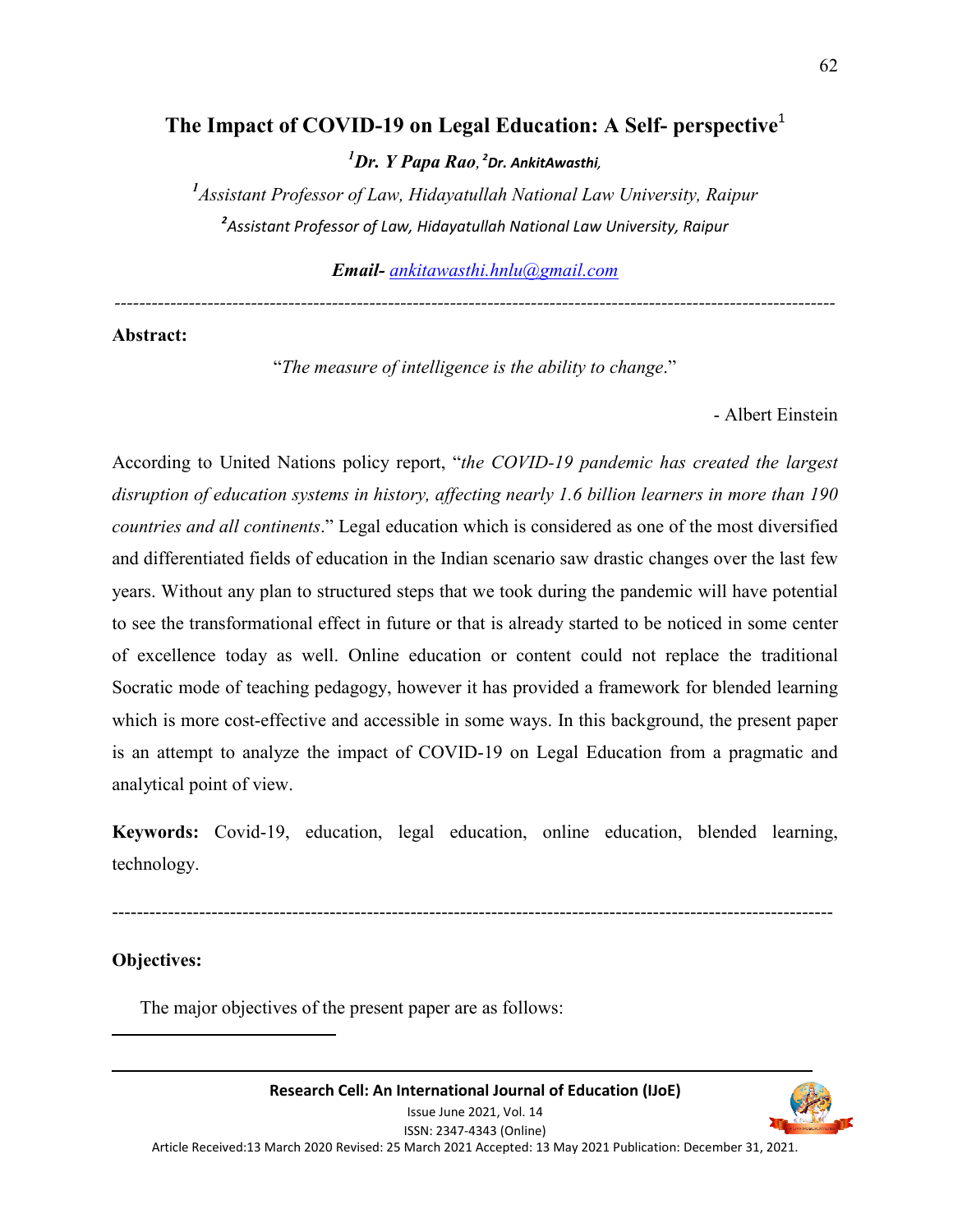- To understand the impact of COVID-19 on the education sector.
- To analyze the impact of COVID-19 on legal education.
- To analyze the response from governments, administration, faculty, and students during the pandemic.
- To find out the role of technology, especially online mode of learning during the pandemic on all the stakeholders in legal education.
- To suggest measures for preparedness and effective learning in the legal education sector.

### **Research Methodology:**

The research methodology applied in the present paper is doctrinal and the nature of the research is descriptive, analytical, and critical. Secondary sources mainly relied on the completion of the paper and online materials also taken into consideration as required.

### **Introduction:**

 Legal education in the Indian scenario has gone through several changes with the change in time. Even we can say that in an independent nation with the inception of a Bar Council of India (BCI) as a regulator, legal education took the shape of uniformed and professional education in comparison to its earlier forms. Though it would be a matter of completely separate discussion and deliberation whether BCI alone regulates legal education or it along with University Grants Commission regulates this field of professional education. However, during the Coiv-19 both have put efforts to regulate it in the interest of students at large. Nevertheless, qualitative outcomes are subject to research.

#### **About Legal Education:**

 According to Justice Krishna Iyer "*Profession of law is a noble calling and the members of the legal profession occupy a very high status*". Legal education plays a significant role in society in creating and maintaining the right and just order in the society. It is a legal instrument for social design and changes as necessary from time to time. Legal education promotes justice rather than resolve disputes and improve the relationship.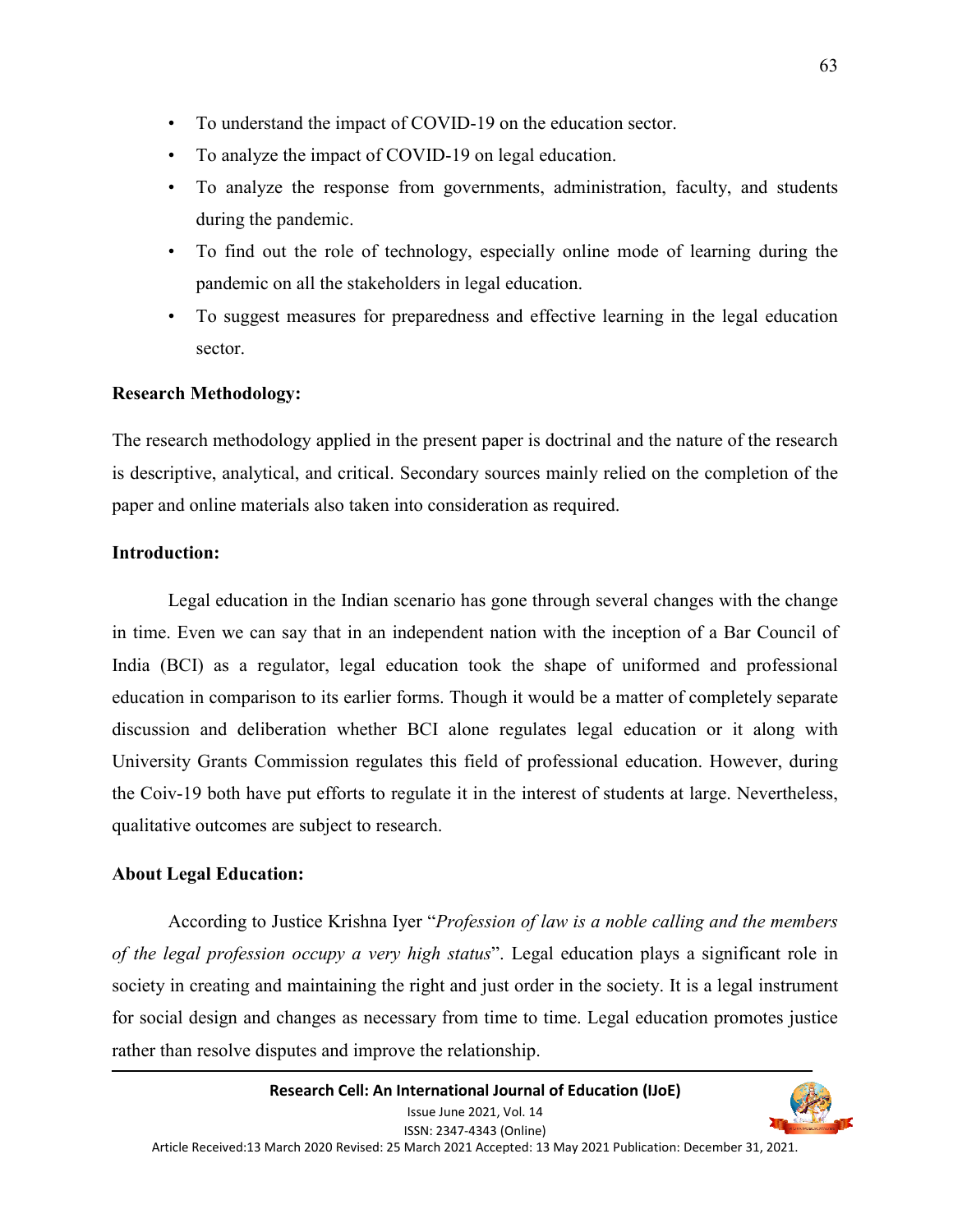Legal education is a broad concept, it includes various dimensions about the profession which includes the study of law, practice in courts, teaching, research, administration, and all other activities which advance the use of legal knowledge and skill. $^2$  In the Indian scenario, legal education deals with the development of the legal profession, admission, enrolment, and rights of advocates, the role of the Bar Council of India, ethics of the legal profession, punishment for professional or other misconduct, Bench-Bar relation and contempt of court. The Bar Council of India (BCI) lays down the standards in the system of legal education such as Classroom teaching, practical training and skill, moot courts, court visits, legal aid, paralegal services, and other practical training programs for law students. The Bar Council of India acquired enormous powers and functions through Advocates Act, 1961 concerning the legal education ecosystem in an effective manner. The functions of BCI have been enumerated under section 7 of the Advocates Act, 1961 such as:

- To lay down the standards and procedure
- To safeguard the rights of advocates
- To promote and support law reform
- To promote legal education
- To regulate the enrolment of Advocates
- To recognize Universities and Law Colleges
- To conduct seminars
- To organize legal aid
- To manage the funds of the Bar Council
- To perform all other functions
- To do all things necessary.

-

 Section-7A empowers the BCI to become the members of the International Bar Association or the International Legal Aid Association, contribute such funds needed, and participates in such activities with a view to bring Global relations pertaining to legal education.



 $2$  Primarily the function of BCI is to regulate legal profession however due to provisions of the Advocates Act 1961 and Rules made thereunder BCI is empowered to relate legal education along with universities. Sometime it overlaps with the functions of University Grants Commission as well.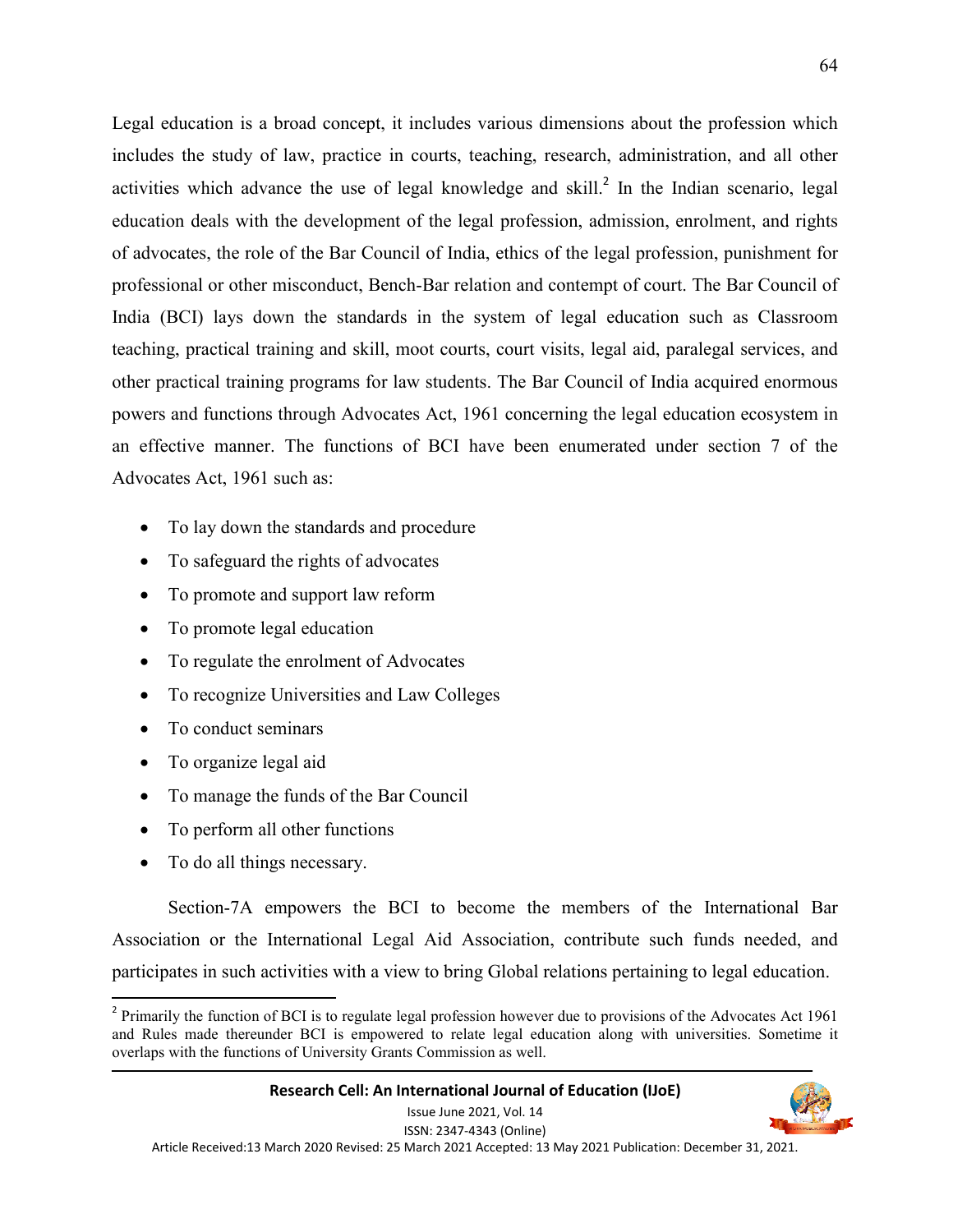The BCI has the power to hear appeals against the order of the State Bar Council in respect of the punishment given to the advocate for their professional misconduct under section 37 of the Act.

## **Aim and Objectives of Legal Education**

- It furnishes skills and competence and trains the students of law to create and maintain a just society.
- It inculcates the students to solve the individual as well as problems in society.
- It educates the students to observe and operate legal rules to make the right path for future development in society.
- It develops perceptions and understands the problems in society and influences values and attitudes.
- It provides research of value to legal education and society with the use of educational facilities.

### **Importance of Legal Education:**

Since the law is made by human beings, therefore it is very significant in one own life as well as the society because the law is meant for society, as long as the changes in society take place, the law also keeps on changing. The knowledge of law helps to promote consciousness of legal culture, creation in form of law as well as rule of law. Ignorance of the law is no excuse hence every individual is required to know the law of the land. The individuals cannot escape from liability for violating the provisions of law merely by being unaware of its content. It is a broad concept and includes, admission as an advocate to practice in courts, teaching in law institutions, research in law, and administration in different branches where law plays an essential role.

# **Impact of COVID-19 on Legal Education:**

The Central Government of India announced the lockdown with effect from the evening of  $24<sup>th</sup>$ March 2020 as a preventive measure against the Covid-19 pandemic in India. Since then almost all the law institutions have closed till today subject to some exceptions. The UGC and BCI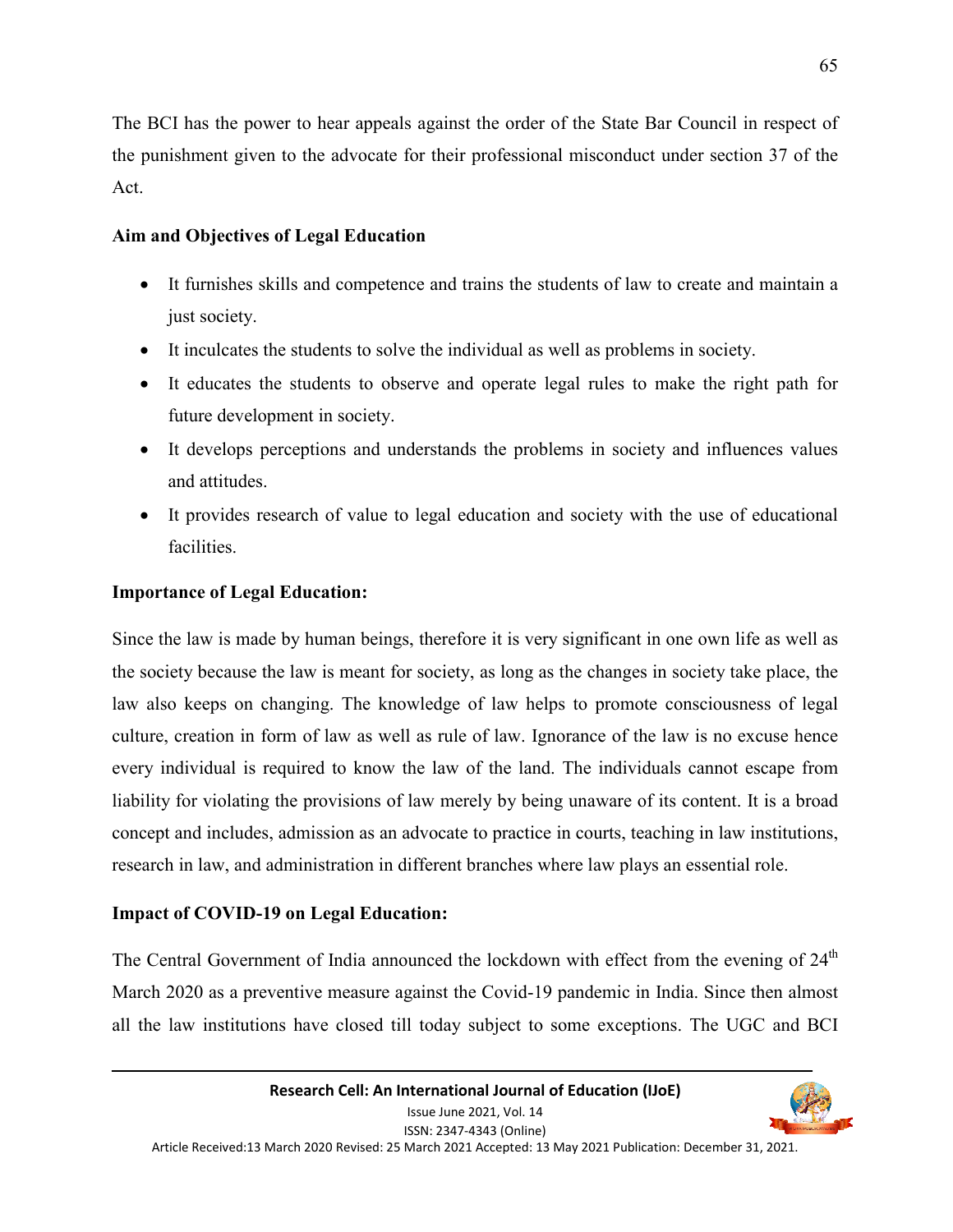notified guidelines on the conduct of classes and examinations as well. As a result of the shutdown of institutions, the examinations got postponed and the students are unable to continue regular studies in offline mode. The legal profession, as far as Bachelor of Laws is concerned it is on regular basis and classes would be based on classroom teaching, there is no distance mode of LL. B. either three years or five years course. This pandemic forced the students to leave the traditional way of learning and compelled them to adopt the online mode of teaching as an alternative. As we all are aware that "*the necessity is the mother of invention*", when the need for something becomes essential, we are forced to find ways of achieving it. Certain institutions do not have adequate infrastructure; hence it is practically not possible for them to replace traditional learning with online learning. As an outcome of Lockdown, the students are unable to go for internships to get more practical exposure (though the online mode of internships is being utilized to improve the skills), in the present times almost all the courts in India working virtually. Covid-19 has stimulated reflective thinking in the institutions to cope up with the changing situation and apart from traditional mode of teaching it encouraged to adopt modern aids and techniques.

#### **University Grants Commission Guidelines:**

-

In the backdrop of Covid-19 on  $5<sup>th</sup>$  March 2020 first time, UGC issued Advisory<sup>3</sup> for Universities and Colleges however considering the spread of coronavirus Universities and other educational institutions have been closed across the nation by the end of the march when the Government of India announced a countrywide lockdown to prevent the spreading of Covid-19. UGC also vide letter 21<sup>st</sup> March 2020 advised for work from home.<sup>4</sup> The Universities and Colleges put their best efforts to continue their academic activities and complete the syllabus using various ICT tools of teaching and learning since their closure. National digital library and

<sup>&</sup>lt;sup>3</sup> Advisory for Universities and Colleges – Novel Coronavirus (COVID-19) available at https://www.ugc.ac.in/pdfnews/4200962\_Advisory-for-Universties-Corona-Letter.pdf

<sup>&</sup>lt;sup>4</sup> Permission to teaching and non-teaching staff to work from home. Available at https://www.ugc.ac.in/pdfnews/7248697\_UGC-Advisory---Permission-to-work-from-home-in-view-of-COVID-19.pdf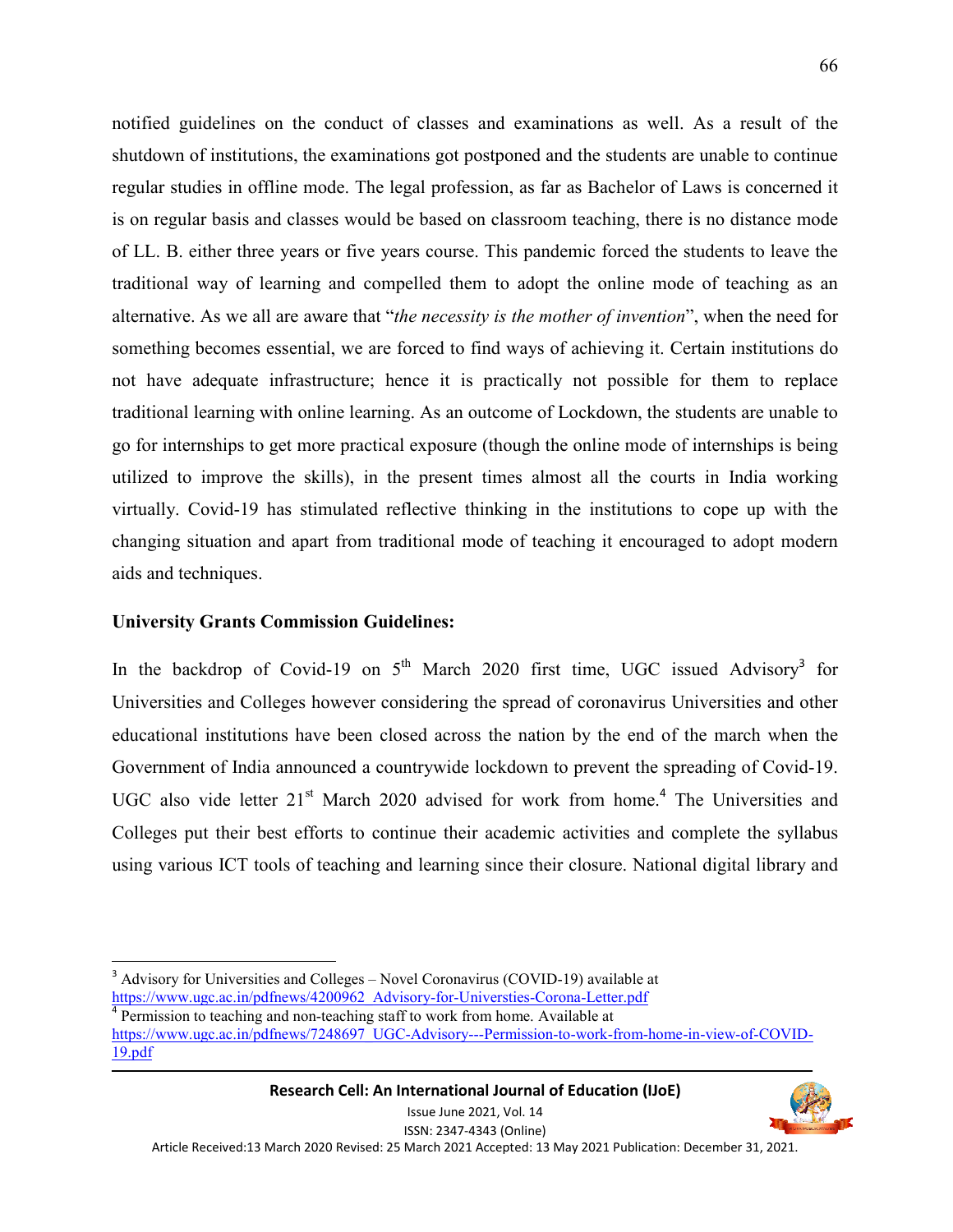research repositories also facilitated.<sup>5</sup> During the pandemic, online education, online platforms, MOOCs, and recorded sessions have been used to cope up with the changed situation.

The UGC issued the Covid-19 guidelines on  $5<sup>th</sup>$  November 2020 about reopening the Universities and Colleges post-lock-down due to COVID-19 Pandemic as follows: -<sup>6</sup>

Generic Preventive Measures/COVID-19 Appropriate Behaviour includes the following public health measures that are to be followed to reduce the risk of COVID-19 by all (faculty members, employees, students, and visitors) in these places at all times:

- *1)* "*The physical distancing of at least 6 feet to be followed as far as feasible.*
- *2) Use of face covers/masks to be made mandatory.*
- *3) Frequent handwashing with soap (for at least 40-60 seconds) even when hands are not visibly dirty. Use of alcohol-based hand sanitizers (for at least 20 seconds) can be done wherever feasible.*
- *4) Respiratory etiquettes to be strictly followed. This involves the strict practice of covering one's mouth and nose while coughing/sneezing with a tissue/handkerchief/flexed elbow and disposing of used tissues properly.*
- *5) Self-monitoring of health by all and reporting any illness at the earliest.*
- *6) Spitting shall be strictly prohibited.*
- 7) *Installation & use of the AarogyaSetu App shall be advised wherever feasible.*"

In our opinion the UGC guidelines are good but they are far away from reality, because the observance and monitoring of the guidelines are very difficult. Hence Universities or Colleges with some exceptions could not implement these guidelines in totality and they remained closed till today.

#### **Bar Council of India Initiative:**

at https://www.ugc.ac.in/pdfnews/4613471\_Guidelines.pdf UGC Guidelines for reopening. Available at

**Research Cell: An International Journal of Education (IJoE)**  Issue June 2021, Vol. 14



<sup>-</sup><sup>5</sup> National Digital Library (NDLI) COVID-19 Academic and Research Repository. Available at https://www.ugc.ac.in/pdfnews/6342175\_Letter-NDLI-COVID-19-Academic--Research-Repository.pdf <sup>6</sup> UGC guidelines for reopening the universities and colleges post lockdown due to COVID-19 Pandemic. Available

https://www.ugc.ac.in/pdfnews/7358647\_UGC-GUIDELINES-FOR-RE-OPENING.pdf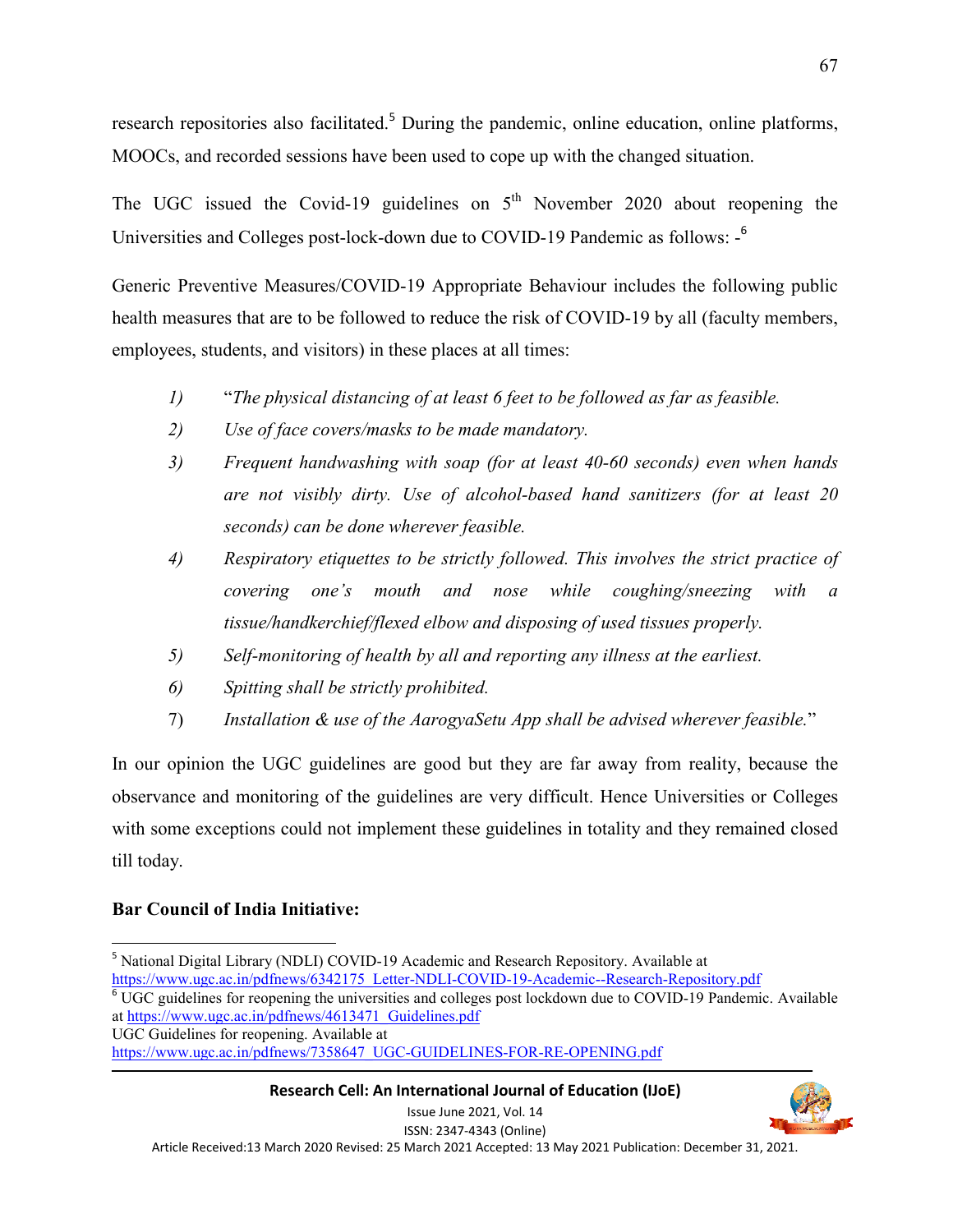The Legal Education is governed by the Bar Council of India which was established under the Advocates Act, 1961, the rules of BCI uniformly followed throughout the entire nation. The BCI sets up guidelines when the law institutions which are imparting legal education were forced to close due to the Covid-19 pandemic and asked to start taking online classes for both clinical activities as well as normal classes, so that the students may not lose the academic activities as well as the academic year.The BCI in its General Council meeting held on 24th May 2020 has resolved to pass a resolution and guidelines, in the light of detailed guidelines issued by the University Grants Commission (UGC) on  $27<sup>th</sup>$  April 2020. Because of the ongoing pandemic, the BCI has stated that the examinations of students have been a concern to colleges and universities all over the country. Following the UGC Guidelines, the BCI has concluded that for Final year students of Three Year and Five-Year Courses online examinations have been allowed with permission to Universities to adopt an alternative strategy for students unable to avail of the same. The Intermediate semester's students will be promoted based on the performance of previous years and marks obtained in internal examinations of the current year. End semester examination will be conducted within a month of reopening of the colleges. There is no doubt that the BCI is empowered to prescribe standards of professional legal education but during the pandemic, it left to the universities to conduct the classes and examinations for the best interests of the students of the law. During the Pandemic the Legal profession in India faced technological challenges and realized the need to adopt emerging technology tools to face the challenges imposed by the COVID-19.To overcome the challenges posed by the pandemic in legal education, the BCI in consultation with its legal education committee resolved that keeping in view the overall interests of legal education, students of all centers of legal education shall hold online classes. Thus, we may expect from legal education is not only to create philosophers and jurists but also to mold a smart technical craftsman who can take a broad view of the functions of law and realize their duty to society as lawyers.

**Findings/ Conclusions**: BCI is a statutory body that is authorized to regulate legal education in India, it has a lot of responsibilities to take care of the legal education during the pandemic, no doubt it has taken steps to save the academic year but how far the quality of legal education has been maintained during the pandemic would be a question of discussion and deliberation. In our